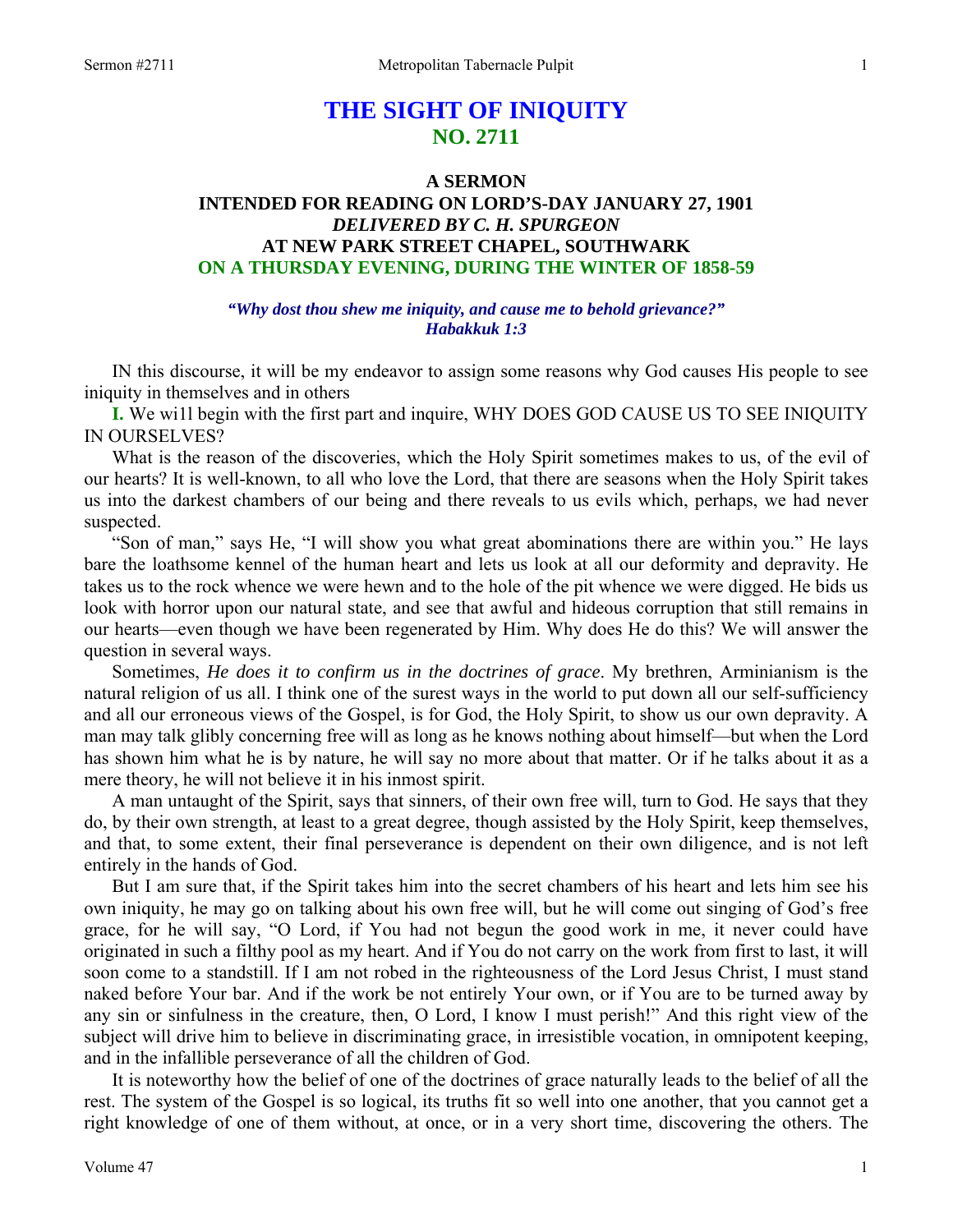Lord begins by teaching us His foundation truth of our utter depravity—He burns it into our conscience by bitter experience and by terrible discoveries of our sinfulness—and He knows right well that the other doctrines will follow and that, when this truth is really understood by us, we shall not be long before we have orthodox views of the whole covenant of grace and the great system of the Gospel of Jesus. This, I think, is one reason why the Lord gives His people revelations of their own iniquity and defilement, that they may be sound in the faith and may believe nothing but the doctrines of grace.

 Moreover, I believe that He does this to *keep them humble*. If our Master did not sometimes let us have a look at ourselves, we should be fearfully proud. The old Puritans used to say that God has given the peacock black feet, that he may not be proud of his bright feathers, and that, in like manner, he has allowed His people to have the black feet of their own sinfulness, that they may not glory in any of the graces which God the Holy Spirit has given them. But that while they have those graces, so bright and beautiful, they may still look down on their own natural depravity and humble themselves before God.

We are all, by nature, as proud as Lucifer. If any man thinks himself to be incapable of pride, he is very proud indeed. "Ah!" says one, "I know I never can be flattered." But sir, you flatter yourself to an extraordinary degree when you say that. Pride is natural to us all—it is woven into the warp and woof of our being. We shall never get rid of it till the worm has eaten up our flesh—nothing will ever cover up our pride except our winding-sheets—and when our bodies are wrapped up in them, and our souls are caught up to dwell with God, then, but not till then, shall pride be thoroughly cast out of us.

 Our communion with Christ, our progress towards heaven, our increased knowledge, our good works—al1 these things have, through the evil heart of our unbelief, a tendency to puff us up, though, in truth, being all given to us by the Spirit, there is no legitimate cause for pride in any of us. And therefore, God, to keep His people in their right place, humbles them with discoveries of their own sinfulness.

 If their ships had all sail and no ballast, they would soon be wrecked. So, when God fills His people with abundant revelations, He also sends them a thorn in the flesh—the messenger of Satan is sent to buffet them, that they may walk humbly with God and bow their heads in submission before Him knowing themselves to still be unclean, apart from the work of Christ Jesus their Lord, which He has wrought out for them.

 Beloved, you can bear me witness that, when you have had sad discoveries of your own heinous guilt, you have been deeply humbled. Sometimes your good works have been a great evil to you, because you have prided yourself upon them and so brought yourself to the edge of the precipice of presumption.

 But manifestations of your guilt, brought home to your conscience by God's Spirit, have been of essential service to you by teaching you not to be high-minded, but rather to fear, and to remember that your standing in grace is not of yourself, and therefore you must not boast. That is another good reason, if there were no other, why we may bless God for showing us our own iniquity.

 A third reason why God sometimes shows His people their own wickedness is *to make them submissive in the hour of trouble*. A Pharisee, of all people in the world, would be the worst man to be in Job's position. If I must be in a hospital, I would rather be there as a publican, than as a Pharisee. For a Pharisee, nothing would be good enough—he would think his pangs and miseries were great indeed for so righteous a man to have to endure. He would think he had no right to suffer.

 But the poor publican would say, "I am a great sinner and these miseries are not a millionth part of what I deserve to suffer. These aches and pains are nothing compared with what I merit at the hand of God. Therefore I will bear them all with submission. Why should a living man complain? I am still out of hell and therefore I must not murmur."

 Ah! brethren, we have a great difficulty to keep murmuring down. There is very much meaning in that old English word, murmur. Just sound it—it is *mur-mur*. Any child can say that. It is one of the easiest words to speak, and that is why, I think, we have that word for complaining and grumbling,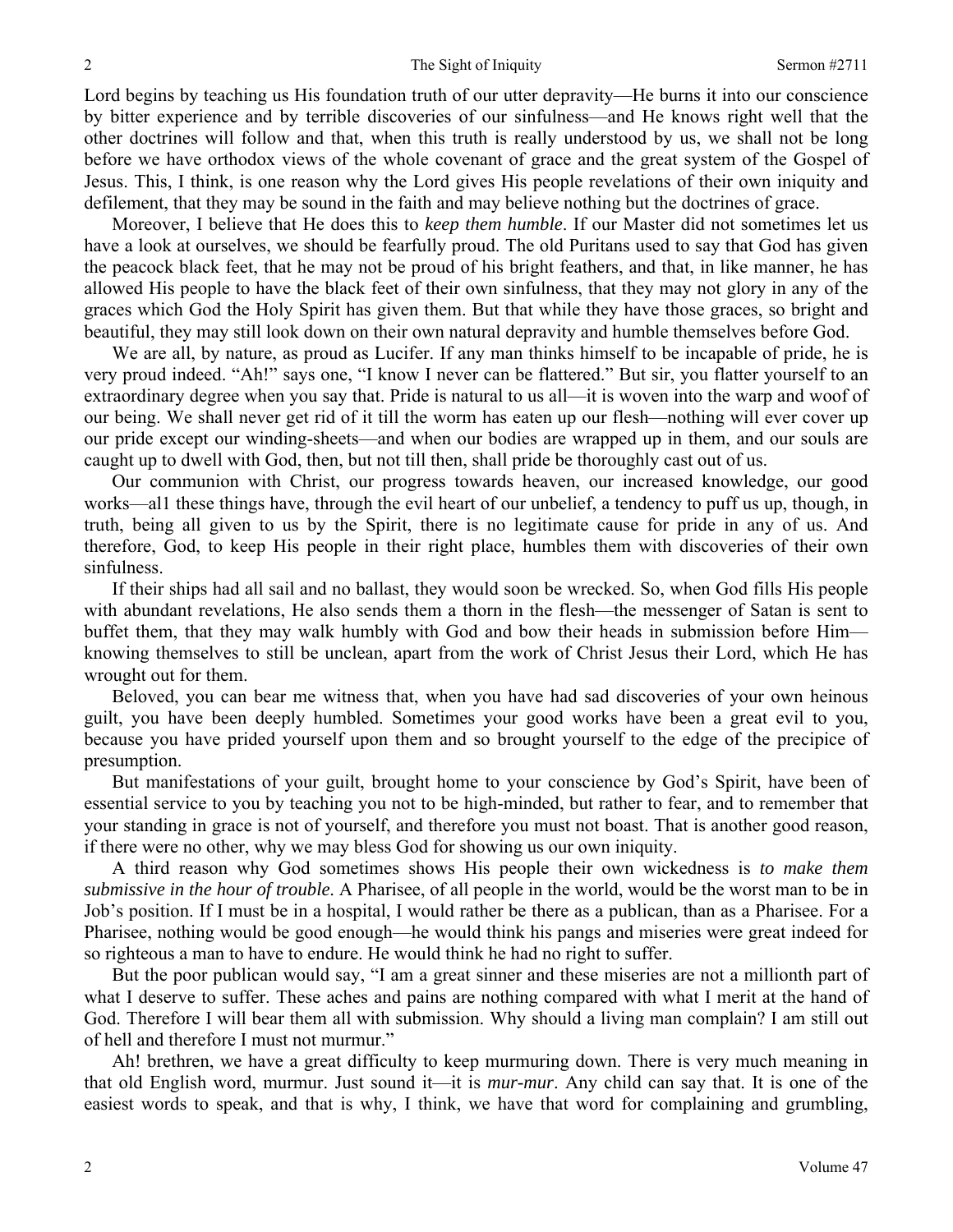because murmuring is such a very easy thing. Anyone can murmur, anyone can grumble, anyone can complain.

 Murmuring seems to have been bred in the bones of the children of Israel, for, in the wilderness, they were almost always murmuring—murmuring for water when they were thirsty, murmuring for bread, then murmuring for meat, murmuring because the Anakims were tall—murmuring first, for one thing, and then for another. They were always at it. They were continually murmuring for forty long years in the wilderness.

 Ay, and many of us are all too apt to imitate them. But the surest way to cure us of murmuring is to let us know our own ill-desert. A man who has been taught to realize his own wickedness and his own ill-desert will be less likely to murmur than anyone else. The poor wretch, who has had the rope round his neck and has been ready to be hanged, when he gets his pardon and goes his way—you will not find him murmuring at the fare that is provided for him. He will say, "Oh! it is such a wonder to me to be alive at all, it is such an act of mercy that I have had my life spared, that this dry bread becomes like royal dainties, and this cup of cold water tastes to me like the richest wine might do to another man."

 The Lord does thus often take His children into the stripping-room and into the starving-room, and lets them see that all their afflictions are less than they deserve—that their troubles are but as the small dust of the balance, compared with the mountains of tribulation and anguish which they deserve to have received in hell.

 Again, when the Lord reveals to us our iniquity, it is *to put us on our watchtower*. When He shows us the sin that is in our heart, it is like a captain pointing to a few skirmishers who have just come before an army that is advancing. "There, my men," says the captain, "you see those soldiers—they are the advance guard of the enemy. Look sharply after them, for there is a great army behind them, so be on your watch."

 Thus the Holy Spirit discovers to us our evil desires and corruptions, He wakes us up to see them. And when we have seen them, He says to us, "Take care. This little that I have shown you is to warn you of a great army that is behind. These few evil ones that have just appeared to your vision are but the outriders of a host of black things that are ready to attack you, so, be always upon your watchtower, be constantly looking out for foes."

 I think that soldiers need to have a few alarms on their march. If they had none, they might become careless and relax discipline—and then they might be enticed into a defeat, and so be surprised and cut off. But when they have a few enemies to harass them on the flank and rear, they are more likely to be watchful and to keep a sharp look-out, so that, in case of a sudden attack, they would be ready to repel the foe.

 The absence of enemies is apt to breed a slothfulness which disables—and times of ease seldom suit God's soldiers. Holidays ruined the army of Hannibal and it is for our good that God stirs up the Amalekites to make us ready for the battle, lest we should be surprised by even worse adversaries.

 I will give only one more answer to this first question and then I will pass to the other point. The Lord often shows us our iniquity *to make us value salvation all the more*. You know that the man who thinks the most of a doctor is generally the man who needs him most. When we are well, we often make jokes concerning doctors—we talk about their killing the people and so on—but when we get ill, we send for them. We laugh at them while in health, but we are glad to make use of them when sick.

 So it is with the Lord's people—they may, perhaps, think lightly of Christ when they do not see or feel any present need for Him—but when they discover their own leprosy, then it is that they value the great Physician. When they realize their own ruin, then it is that they prize the God-given remedy.

 It is a great service to us, sometimes, to show us our bankrupt schedule. Every man has had a bankrupt's schedule, because we are all bankrupts by nature. We set up in trade for ourselves and we soon became bankrupts. We never paid even a farthing in the pound, but our Lord Jesus Christ paid it all for us—yet we should not know how great was His grace in doing so, did He not remind us of our debts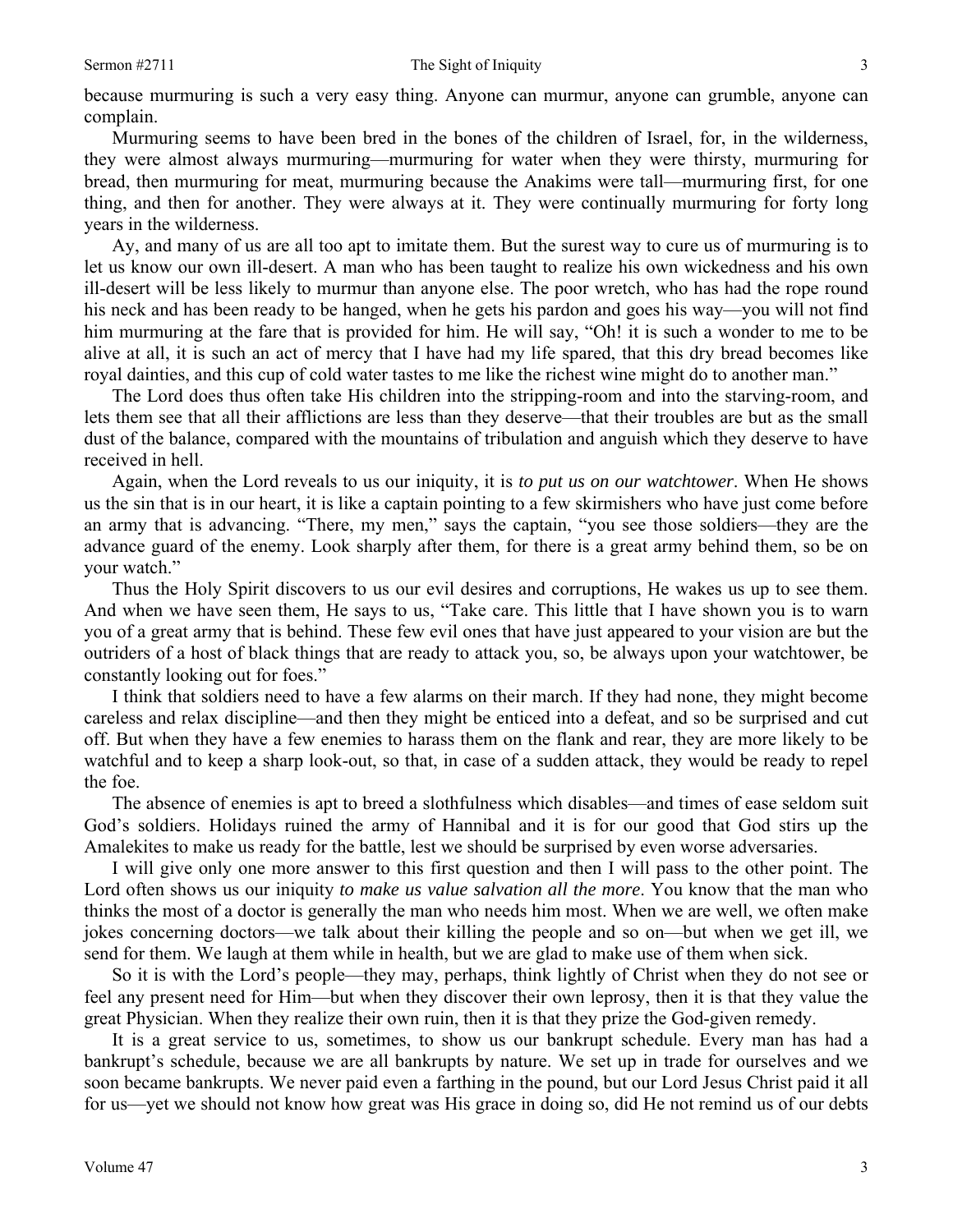and of how very poor we were in our own hopes of meeting debts so immense, so infinitely beyond all our powers to discharge.

 God says to His children, "I brought you out of prison, but you do not think much of My deliverance today, so I will take you back to prison and let you see once more what kind of place it is, and then you will think more of the Breaker who broke your chains and set you free.

 I have opened a fountain that sparkles with living water. You have been drinking of it day by day, till you are full, and you do not know its value. Come, I will put you in the waste, howling wilderness and you shall feel the pangs of hunger, and you shall have all the water in your bottle spent—and then you will know the preciousness of the rippling fountain which grace has opened for thirsty sinners.

 You have been feasting every day at My table, you have scarcely known what hunger is. I will put you again in the desert of conviction and make you hunger after righteousness—and then you will prize the bread that came down from heaven, and think more of Jesus Christ, My Son, than you would have done had it not been for this showing of iniquity and grievance."

 All these things of which I have spoken are matters of heart experience to all true believers. Many persons do not know the plague of their heart. But you, who love the Lord, will own that however quaintly I have put these things, there is great truth in them. It is even so—we have had very solemn times, all of us who believe in Jesus—since we first knew the Lord. There have been times when we could not tell our right hand from our left in spiritual matters. When, if anyone had asked us, "Are you the Lord's?" we dared not have answered, "Yes, we are," for our corruptions were so strong, and unbelief had become so rampant, and poor faith seemed to be so slumbering, like the fire in the ashes, that we could not tell whether there was any fire or not.

 O brethren, do we not remember when we have sometimes knelt down in anguish, and cried, "O Lord, I long to have this point decided, "am I Yours, or am I not? If it be so, why am I thus? Why this wrestling of two armies in the Shulamite? Why is it that these contentions and these wars are carried on in my spirit? Show me wherefore You contend with me, and why my sin contends with me. O Lord, show me where I am vile."

 And have we not found that these times of sore conflict have been of essential benefit to us? We have grown strong by these griefs. The sight of iniquity has made us wiser, more cautious, more prudent, more humble, more affectionate, and made us more firm in our belief in our Savior afterwards, than we had ever been before.

**II.** Now I will try to answer the question of the text in another sense. "Why dost thou shew me iniquity, and cause me to behold grievance?" Sometimes, the iniquity and grievance are not in ourselves, but IN OTHERS.

 Some of you may not have much of this world's goods. You, perhaps, live in a house where there are very ungodly people—down in your court, the Sabbath is always broken. In the street where you reside, you seldom hear anything on the Sabbath day except oaths, and curses, and profanity, and everything which constitutes a breach of the day of rest.

 And others of you, by your very connections, are called to mix with evil companions, whose speech, instead of being seasoned with salt, seems seasoned with brimstone, flavored only with blasphemy and having perpetually in it the very brogue of hell. There are some of you who are called to labor with workmen who, instead of endeavoring to help you to heaven, seem trying, like Christian's neighbors and wife, of whom you read in "*The Pilgrim's Progress*," to pull you back to the City of Destruction.

 You are, perhaps, asking this question, "O Lord, why am I in such a condition? Why has Your providence put me where I am thrown into contact with evil men? 'Why dost thou shew me iniquity, and cause me to behold grievance?'" I will tell you three or four reasons why the Lord acts thus towards you.

 The first is, *to let you see what you might yourselves have been.* John Bradford—you have probably heard the story a hundred times—when he used to see people going past his window, on the way to Tyburn, to be hanged, said, "There goes John Bradford, but for the grace of God. If it had not been for the grace of God, John Bradford too would have been hanged."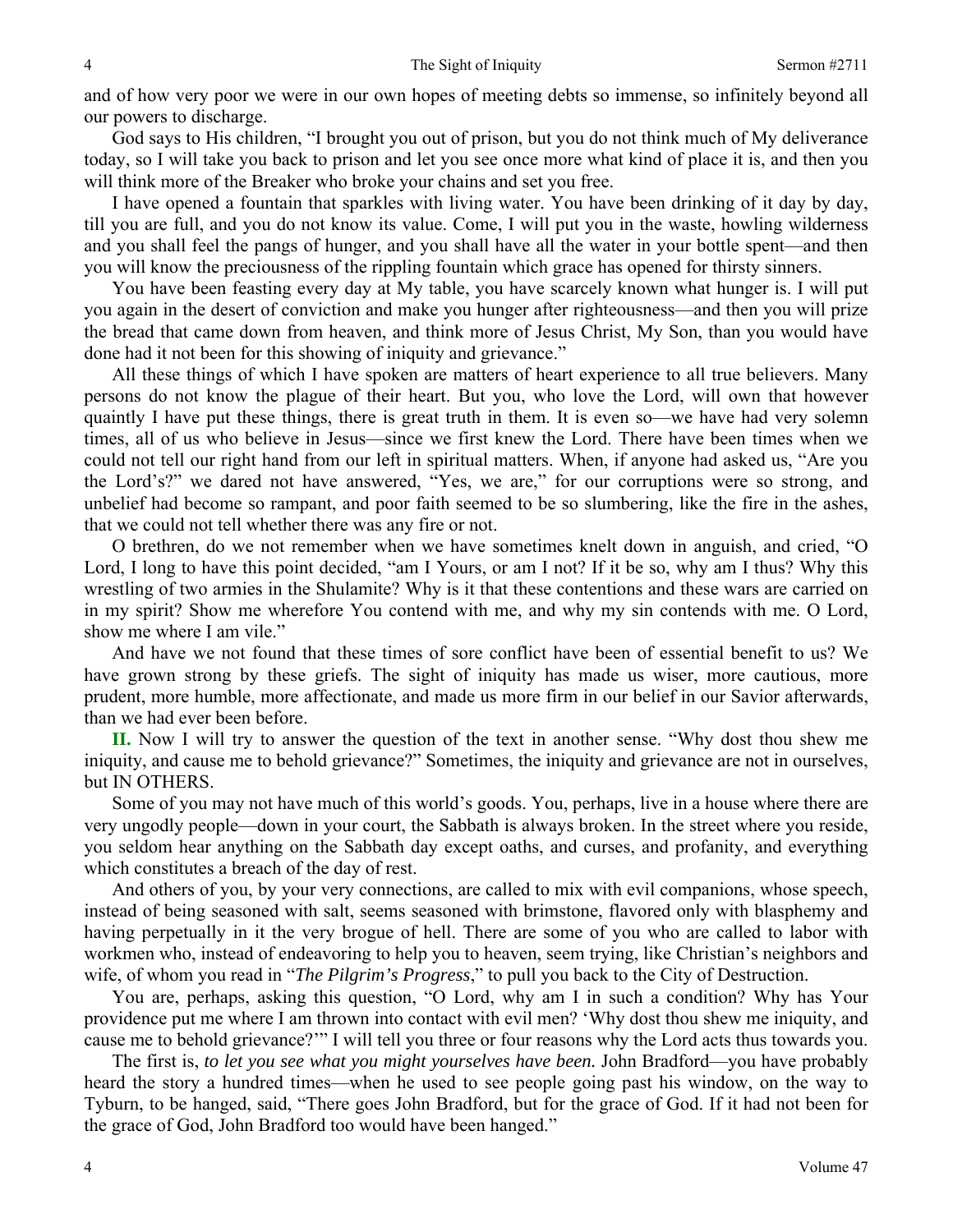#### Sermon #2711 Sermon #2711 Shapes The Sight of Iniquity 5

 When you hear men swearing, you can say, "That is what I should have done if the Lord had not kept the door of my lips." When you see men taken up for robbery, you can say, "That is what I might have been if God had not kept me from sin." When you hear of the drunken brawl or the murderous affray, put your hand on your heart and say, "Ah! the same sort of evils might have come out of this heart of mine, for human hearts are very much alike. 'As in water face answers to face, so the heart of man to man.' There is not much difference, by nature, between one heart and another, so that man is a picture of what I might have been if the restraining hand of God had not kept me back from sin."

 You know that, sometimes, drunkards help to make men sober. Occasionally, drunks are good apostles of temperance, for, when they come reeling through the streets, in all their bestial stupidity, a man very naturally says, "What a fool that fellow makes of himself!" And it leads him to say, "I must avoid that evil thing, because I would not make myself so foolish as he is." I think it was the old Greek lords who used to make their slaves drunk in order to keep their children from the vice—by letting them see how disgraceful a drunkard looked.

 Thus, perhaps, God allows wicked men to come in our way *to make us see the evil of sin, that we may turn from it, pass by it, abhor it, and not indulge in it.* I have no doubt that the wickedness of men may be employed under the divine wisdom and the overruling hand of God for the sanctification of His own people. Just as sometimes a book that is full of bad spelling is one of the best things for teaching a child how to spell well—by leading him to correct the mistakes in spelling—so the Lord permits us to see this other kind of bad spelling in order to teach us how to spell aright.

We have to correct ourselves by the evils of others and to learn from their wrong-doing to avoid the sins into which they have fallen. Wrecks may sometimes be made into beacons—the ruin of one man may be a warning to another. It is so with the Christian, for he knows how to use his sight of iniquity and of grievance, as he beholds it in others, as a reason for avoiding the same iniquity in himself.

 In the next place, God sometimes allows us to see the sins of others, *to teach us to admire His sovereignty* which plucked us as brands from the burning. We look at our neighbors and see them drinking down sin as a greedy ox drinks down water, and we say, "What has made us to differ from them?" Grace—free grace. And then we ask, "Why has grace come to us, and not to them? Why have these favors been given to us, and not to the rest of mankind?" And we are obliged to say, with Christ, "Even so, Father: for so it seemed good in thy sight."

 When only one member of a family is converted, what a proof that is of divine sovereignty! When there is a holy mother with an ungodly husband, and wicked children, what an illustration that is of the sovereignty of God, in that one is taken, and the others are left! And when, in a house, two women have been grinding at the mill, and one has accompanied her grinding with the songs of Zion, and the other has accompanied hers with the voice of cursing, what a proof there has been of the sovereignty of God who "hath mercy on whom he will have mercy," for, "it is not of him that willeth, nor of him that runneth, but of God that sheweth mercy."

 Ay, Christian, God has put you in the very midst of sin to make His grace the more conspicuous. If you ride in the country and you see a field of wheat, you will very likely not notice one of the ears at all. But as you are going along, you see a hedge, and by some chance or other, a grain of wheat has been dropped into the ground under the hedge—and from it a single ear of corn has grown up through the brambles—and there it stands alone. Very likely you nudge your friend who is riding with you, and say, "There is an ear of wheat growing up among the brambles." It seems the more astonishing and notable from the place where it is growing.

 So, I think a Christian in the church of Christ is not a thing to be wondered at so much. The sovereignty of God is not so much seen amongst the righteous by themselves as it is when we find the Christians growing up amid the bushes and brambles of an ungodly world—and proving themselves to be "blameless and harmless, the sons of God, without rebuke, in the midst of a crooked and perverse nation."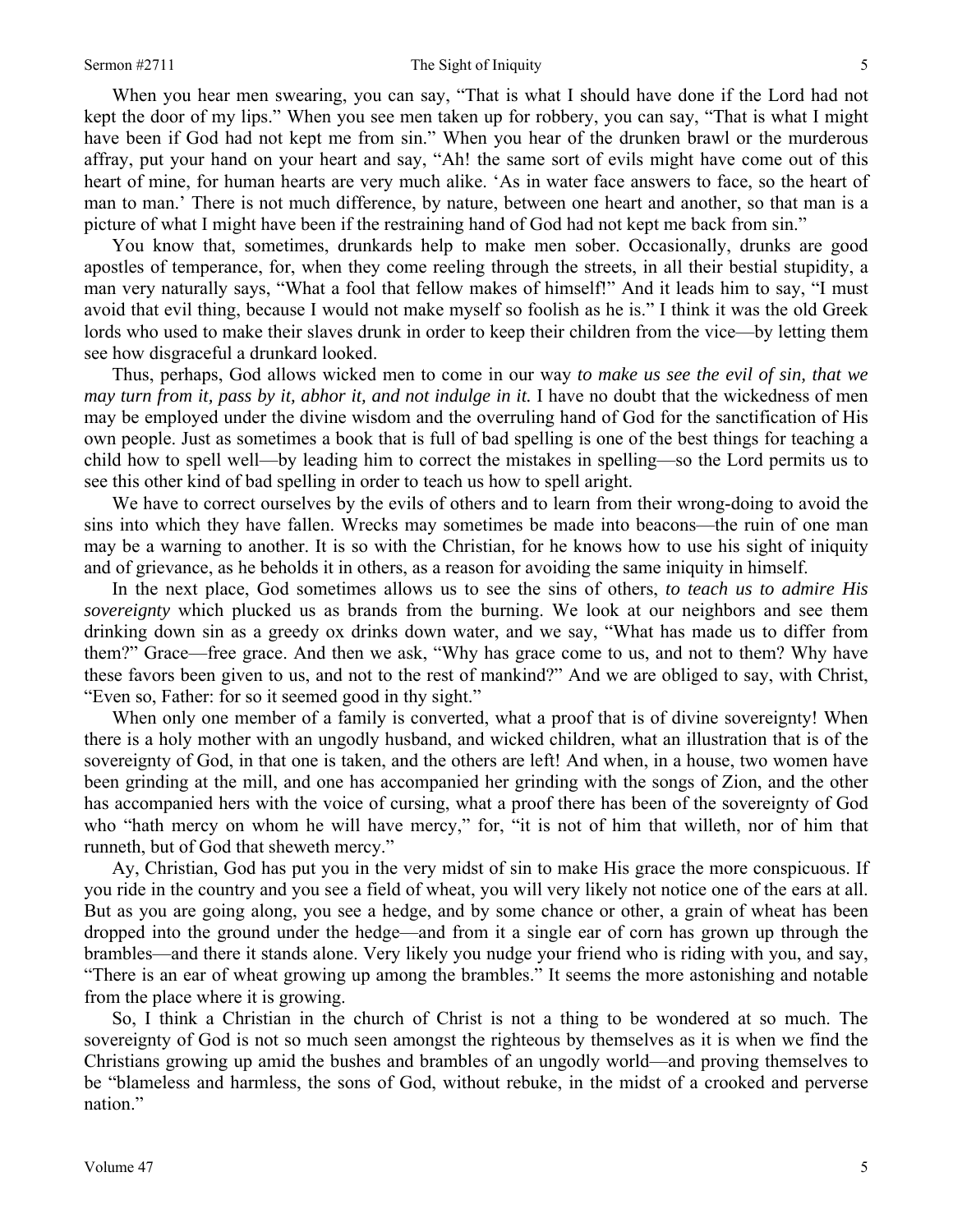Whoever noticed glowworms in the daytime? But in the night, you will see them shining among the leaves. They were there by day, I daresay, but nobody saw them. But in the night, with their little lamps glowing, everyone admires them. So the Christian, when he is in good company, is a blessed man and great instance of divine love—but when, in the order of providence, he is put into a dark place where there is little of Gospel light and truth—then it is that his lamp begins to be most useful and he is more noticed than he ever was before.

 This is why the Lord sometimes puts His people there, to make His sovereignty, His power, His might, and His grace the more apparent. Even as men sometimes set jewels in foils to show their brightness and put dark spots in their picture to make the lights more apparent, so the Lord, in His providence, permits His people sometimes to sojourn in evil places. Like Lot, to dwell in Sodom, and like Abraham, to go down among the Egyptians or with the Philistines, in order that divine grace may be displayed—and the Lord's name may be exalted.

 I have another answer and I think, a better one, to the question of the text—"Why dost thou shew me iniquity, and cause me to behold grievance?" Why, my brethren, God shows us the sin of our fellow men, *that we may set more earnestly to work, and that we may be the means of saving souls and extending the kingdom of righteousness*.

When a captain takes his soldiers out to look at the enemy, it is like what I heard of a celebrated Scotchman, whose words I am scarcely able to pronounce correctly. "Now, lads," he said, "there they are. If ye dinna kill them, they'll kill you." That was their choice and so it is with us. God brings us to walk in this city, where harlotry and vice are to be seen on every side, almost at noonday.

 Now then, soldiers of the cross, if ye dinna kill them, they'll kill you. If you do not stand up for your Master and keep the banner of the cross in the air, the enemy will be more than a match for you. I have been struck sometimes, when I have looked in a window, and seen pamphlets full of all manner of obscenity and infidelity and wickedness—and they have had the most blessed effect upon my mind, for I have thought—"Well, if there is so much wickedness, so much the more reason is there why every minister should be in earnest, and why every Christian should seek with all his might to do good."

 Some of you live in very nice villas in the country. You do not go among the poor people and you do not know what they are like. If you were to walk through some of the back slums and narrow alleys of London, you would say, "Oh, I never thought there could have been such places upon earth!" And if you could go where I have sometimes gone, up an old creaking staircase, where you have to stoop your head for fear of hitting it against a beam, and go into a room and see a whole family there. And go into another room and see a whole family there—and go a little further and see another family, all crowded and packed together—and then hear their language and see their utter ignorance of everything concerning Christ, almost as unenlightened as the Hottentots in their kraals in Africa—you would go away after seeing them, and say, "There is great reason that we should all be in earnest. We ought to be up and doing, sirs. We ought to be working well for our Master after such a sight as this!"

 Oh! but we cover up our iniquity in this land a great deal. We fringe all London with fine streets so that when a foreigner rides through them, he says, "What a grand city it is!" A varnished hypocrisy! What is there behind those streets? What will you find behind those palaces at the West-end? The very lowest places upon earth, where the poor are stowed away together by hundreds. We fringe the city with something that looks respectable, but alas! for the internals of this city—how much of wickedness and sin dwell there!

 I bless God that there are some of you who are obliged to live where you see the wickedness of this city. I thank God that some of you cannot go to your houses at night without seeing wickedness on the road. "Why," you ask, "do you bless God that there is this wickedness?" No, I do not, but I bless God that you have to see it, because you will be the people who will go to others and say, "Strive for the salvation of men. Work, I beseech you, to do good, because the world is still full of wickedness and the dark places even of this city are full of the habitations of cruelty."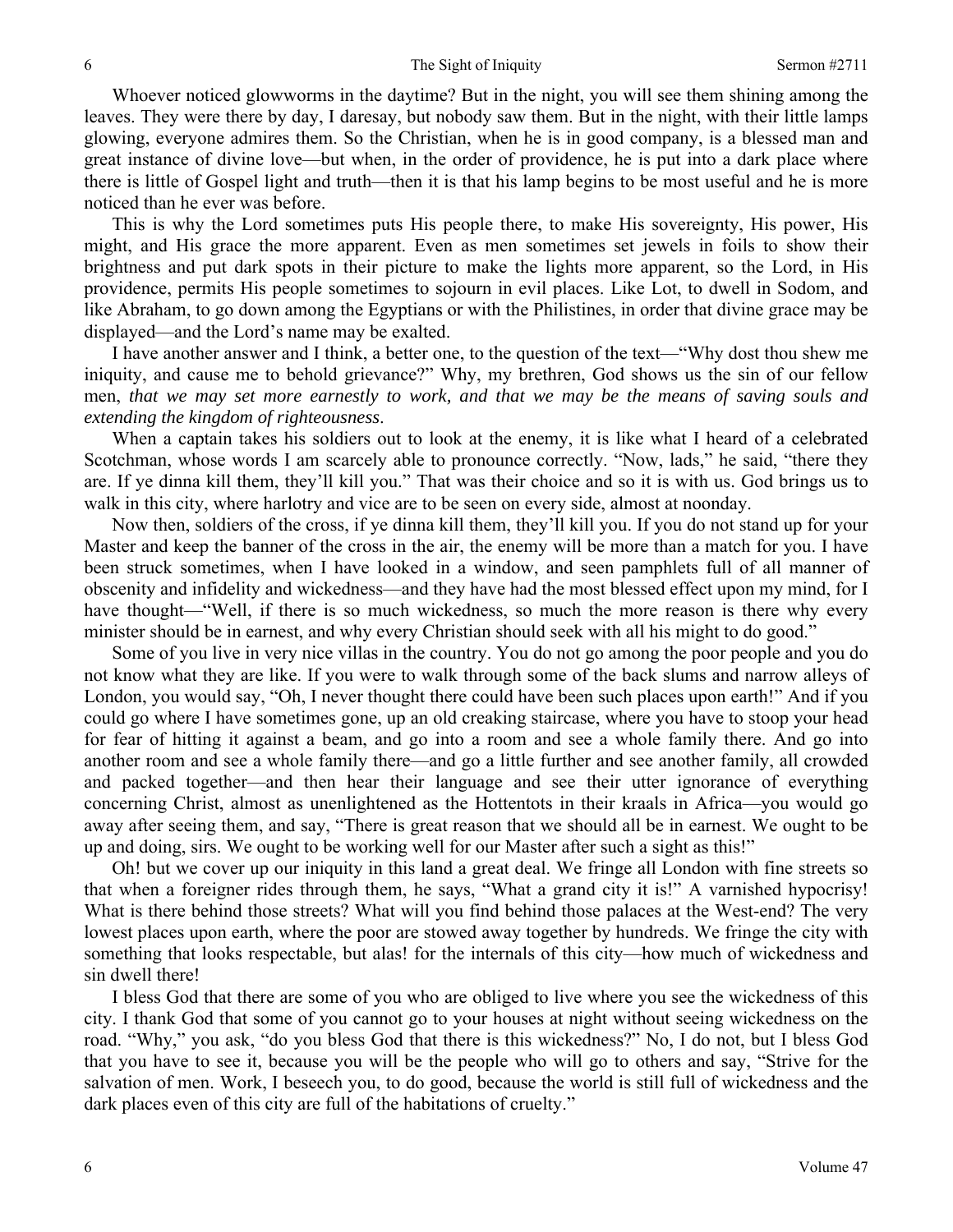### Sermon #2711 The Sight of Iniquity 7

 It is a long time since I have made a good speech at a public meeting, but I do remember doing it once. I stepped out, as one of the speakers was delivering a very pretty oration, and I went into a neighboring house to speak with a woman who wished to join the church. It was not in London. When I entered the house, there was the husband horribly drunk. He had got his wife up in a corner and with all his might, was trying to beat and bruise her—and he was even tearing her arms with his nails till the blood freely flowed from her arms and face. Two or three friends rushed in and dragged him away. She said she had endeavored, in all meekness, to persuade him to allow her to go to the house of God that night, and the only reason why he ill-treated her was, because he said she would be always going to that place of worship.

 And when I had seen that sight and looked on the poor, bleeding woman, with tears in her eyes, I went back into the place and spoke like a man who had got his heart and his whole body full of fire. I could not help it—I was all on flame against the sin of drunkenness and sought, with all my might, to urge the members of the church to do all they could to scatter the light of the Gospel in a neighborhood which was so dark and black and filthy and abandoned.

 And I think it would do all of us good, when we are about to preach, if we were sometimes to be dragged through some of the worst parts of London—to let us see the wickedness of it. It would do our Sunday school teachers good, many of them, for they would then be more in earnest with their children. And I think it would do good to some of our old friends, who sit and sleep almost all the service through and are never much more than sleeping partners in the concern. If they did but know how the battle was going on—how tough the struggle and how stern the conflict—they would wake up from their slumbers and go forth to the battle, and they would stand shoulder to shoulder and deal blow after blow against the common enemy of our Lord Jesus Christ and of the welfare of man.

 Ah, my brethren, we need to know more of the evil of men, to make us more earnest in seeking their salvation. For if there be anything in which the church is lacking more than in any other matter, it is in the matter of earnestness. Whitefield said, in one of his sermons "O my God, when I think how this wicked city is perishing, and how many are dying for lack of knowledge, I feel as if I could stand on the top of every hackney coach in the streets of London to preach the Gospel."

 Why did he say that? Why was his zeal so burning? Because he had seen the sinfulness of men and marked their follies. We shall never be thoroughly in earnest till we are thoroughly aware of the evil that is before us. When the horse sees the precipice, he throws himself back and will not madly dash himself down. So is it with the church of Christ—if she could see the evil that is before her, she would surely draw herself back, with energy, to save her own children from plunging into the yawning gulf.

 Ay, sirs, you have iniquity in your very midst and at your doors. You have iniquity everywhere round about you and yet how few of you are striving to do anything for Christ! You are asked to help in this great battle, but you have so many other things to do, you cannot help us. You are asked to do something in this cause, to give it a little of your time—but you cannot manage it. You are asked to speak, but you have so little ability, you cannot do it.

 One half of the people who call themselves Christians want to be pressed fifty times to do a thing and then, when they agree to do it, they are not worth having, because they are only pressed men—they are not one half so good as volunteers. I would that all of us knew the evil state of this world and the wickedness of men—and then I think that all of us who love the Savior would start up from our seats and each one would say, "Here am I. Let me be a volunteer against the enemy. Let me, in my measure, whatever little measure that may be, go forth to serve my God, to practice virtue, and by a holy example and by every other means, seek to stem the raging torrent of the iniquity of the age."

 Now, my dear friends, in closing, allow me just this one remark to another class of hearers. There is one who, but a little while ago, was an abandoned sinner. He could drink, he could swear, he could break the Sabbath, and curse God. One day he stepped into the house of God and the Lord met with him, and now he is in misery—such as he cannot describe. His heart is all broken, his conscience is as if it had been lashed with the tenfold whip of the law, and as if brine had then been rubbed into his wounds.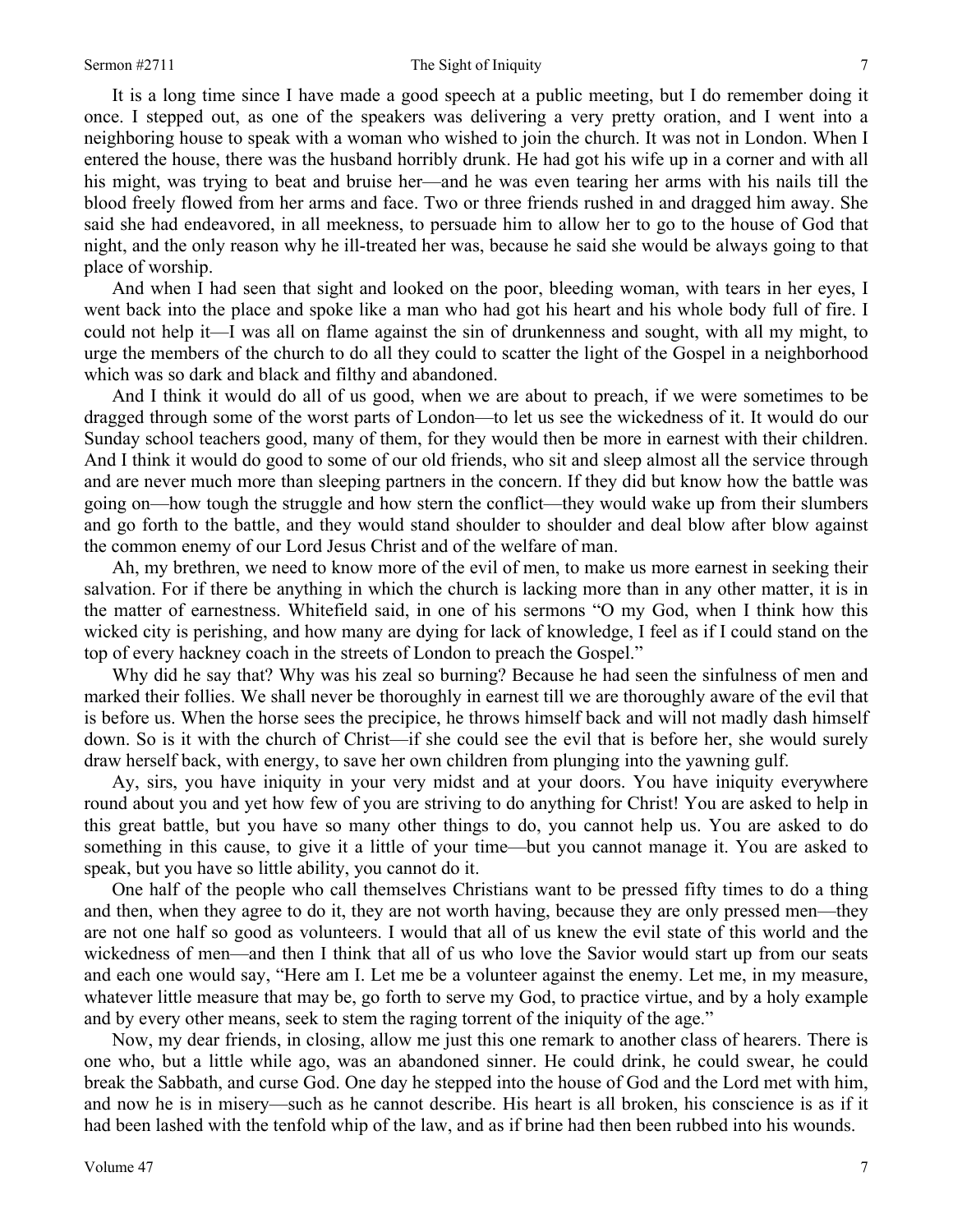He is smarting all over with the wounds of his conscience, inflicted by the angry and fiery law of God. He is crying, in his agony, "O Lord, I must perish, I know I must. I see such wickedness in my soul, that I must perish and be cast away." Nay, poor soul, nay—that is not the right answer to the question of the text.

 The question is, Why does the Lord show you iniquity? I will give you the right answer. *It is in order that He may deliver you from it.* If God has broken your heart, He has broken it on purpose to give you a new one. If He has killed you by the law, He has killed you on purpose to make you alive by the Gospel. If He has wounded you in your conscience, He has done it that He may have room to pour in the oil and the balm of Christ Jesus. If He has stripped you, He has only pulled off your rags that He may put on you a perfect robe of spotless righteousness. And if He has cast you into the ditch, so that your own clothes abhor you, as Job words it, it is that He may take you to the fountain filled with blood and give you a perfect washing.

 When the Lord pulls a man down, He does it in order that He may build him up again. When He breaks a man's heart, it is not for the mere breaking's sake—it is that He may make it anew. If you have misery in your conscience on account of sin, God has had dealings of love with you and He has purposes of love concerning you.

 "Believe on the Lord Jesus Christ, and thou shalt be saved." If you are a convinced sinner, Jesus died for you, for He died for sinners. If you can truly say that you are a sinner, I can tell you that Christ Jesus hung upon the cross for you. Look at Him there, bleeding—every drop of blood says to you, "I drop, poor sinner, for you."

 Look at that gash in His side, from whence flows the double stream of water and blood—it says, "Sinner, this stream runs for you." Are you a sinner? If so, Christ died for you and He has not died in vain—you shall be saved. If you do but know yourself to be a *bona fide* sinner, a real one, no mere complimentary sham sinner, but a real actual one, who means what he says, when he declares himself to be guilty and vile—then, as the Lord lives, Jesus Christ died for you on Calvary. You shall behold His face with joy. You shall be numbered with the church of the first-born, whose names are written in heaven, and you shall sing eternal hallelujahs around the throne of God and the Lamb.

# **EXPOSITION BY C. H. SPURGEON**

### *JOB 1:1-5*

**Verse 1.** *There was a man in the land of Uz, whose name was Job; and that man was perfect and upright, and one that feared God, and eschewed evil.* 

That was Job's character before the trial which made him famous. Perhaps if it had not been for that trial we would never have heard of him. Now, as the apostle James wrote, "Ye have heard of the patience of Job." God, by great afflictions, gave to His servant that usefulness for which he had possibly prayed, without knowing how it would come to him.

 A long-continued life of prosperity may not so truly glorify God as a life that is checkered by adversity. And God, who intended to put honor upon His servant, did as kings do when they confer the honor of knighthood—they strike with the back or flat of the sword—so God smote the patriarch Job that He might raise him above his fellow men. The Lord intended to make him Job the patient, but to that end He must make him Job the sufferer.

 From this Book I learn what Gospel perfection is. We are told that Job was perfect and upright, yet I am sure that he was not free from tendencies to evil—he was not absolutely perfect. As old Master Trapp says, "God's people may be perfect, but they are not perfectly perfect." And so it certainly was with Job.

 There were imperfections deep down in his character which his trials developed and which the grace of God no doubt afterwards removed. But after the manner of speech that is used in Holy Scripture, Job